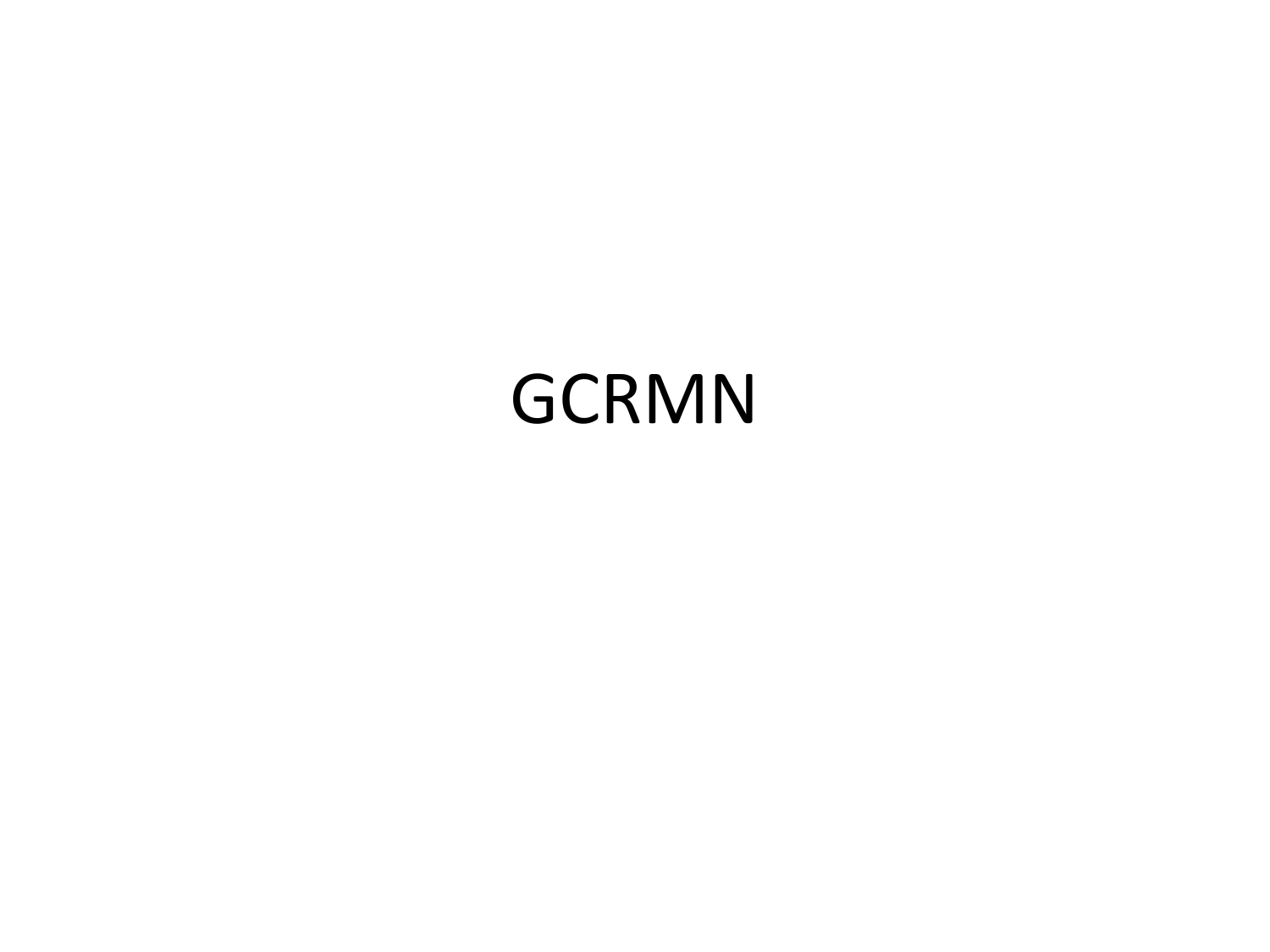# GCRMN

- The GCRMN is a network of ICRI. All matters concerning GRCMN are discussed during ICRI general assemblies.
- Nodes previously reported on the status of their coral reefs every for years in the book edited by Clive Wilkinson-
- IUCN is currently acting as coordinator for GCRMN and is now producing a "regional" assessment for each region every 4-5 years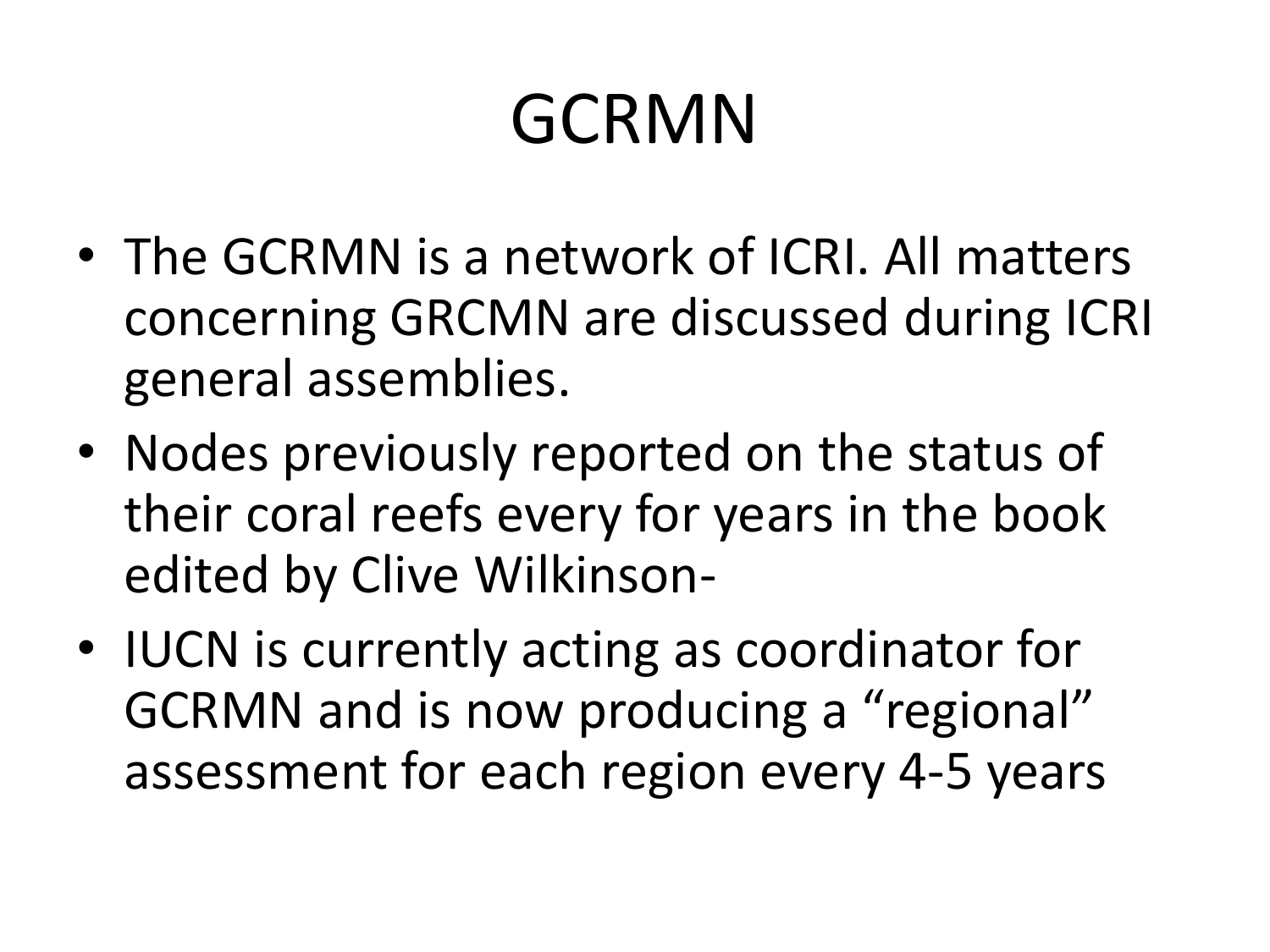## Pacific Nodes

- **Micronesia**: Northern Mariana Islands, Federated States of Micronesia, Palau, Marshall Islands, Guam and Palau, coordinated through the Palau International Coral Reef Center (PICRC);
- **South West Pacific**: Fiji, Nauru, New Caledonia, Papua New Guinea, Solomon Islands, Tuvalu, Vanuatu, coordinated through the USP campus in Suva;
- **Polynesia Mana**:, Cook Islands, French Polynesia, Kiribati, Niue, Samoa, Tokelau, Tonga, Wallis & Futuna, coordinated through the CRIOBE Station and the Pacific Coral Reef Institute (IRCP) in Moorea.
- **US Pacific**: Hawaii & other islands including American Samoa, coordinated through NOAA along with NOAA the National Marine Fisheries Services and the University of Hawaii
- **Australia** coordinated through the GBRMPA, AIMS and JCU in Townsville.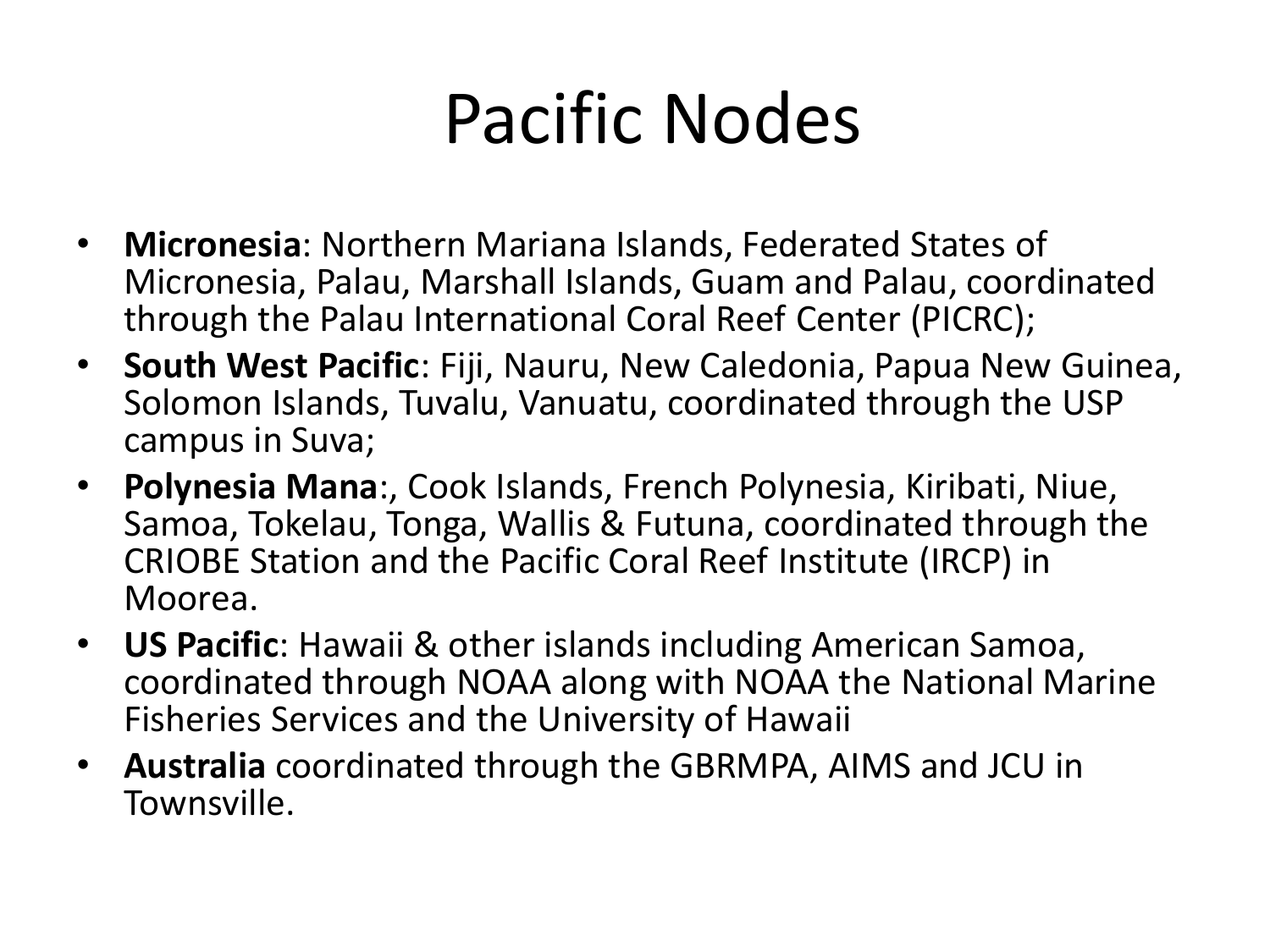# Pacific Node Coordination

- Nodes previously had funding and coordinators
- No call for data since the 2011 State and Outlook report
- Need to consider:
	- Socioeconomic monitoring
	- Biological monitoring

**STATUS OF CORAL REEFS OF THE PACIFIC AND OUTLOOK: 2011** 

ANDREW CHIN, THIERRY LISON DE LOMA, KATIE REYTAR, SERGE PLANES, **KARIN GERHARDT, ERIC CLUA, LAURETTA BURKE, CLIVE WILKINSON**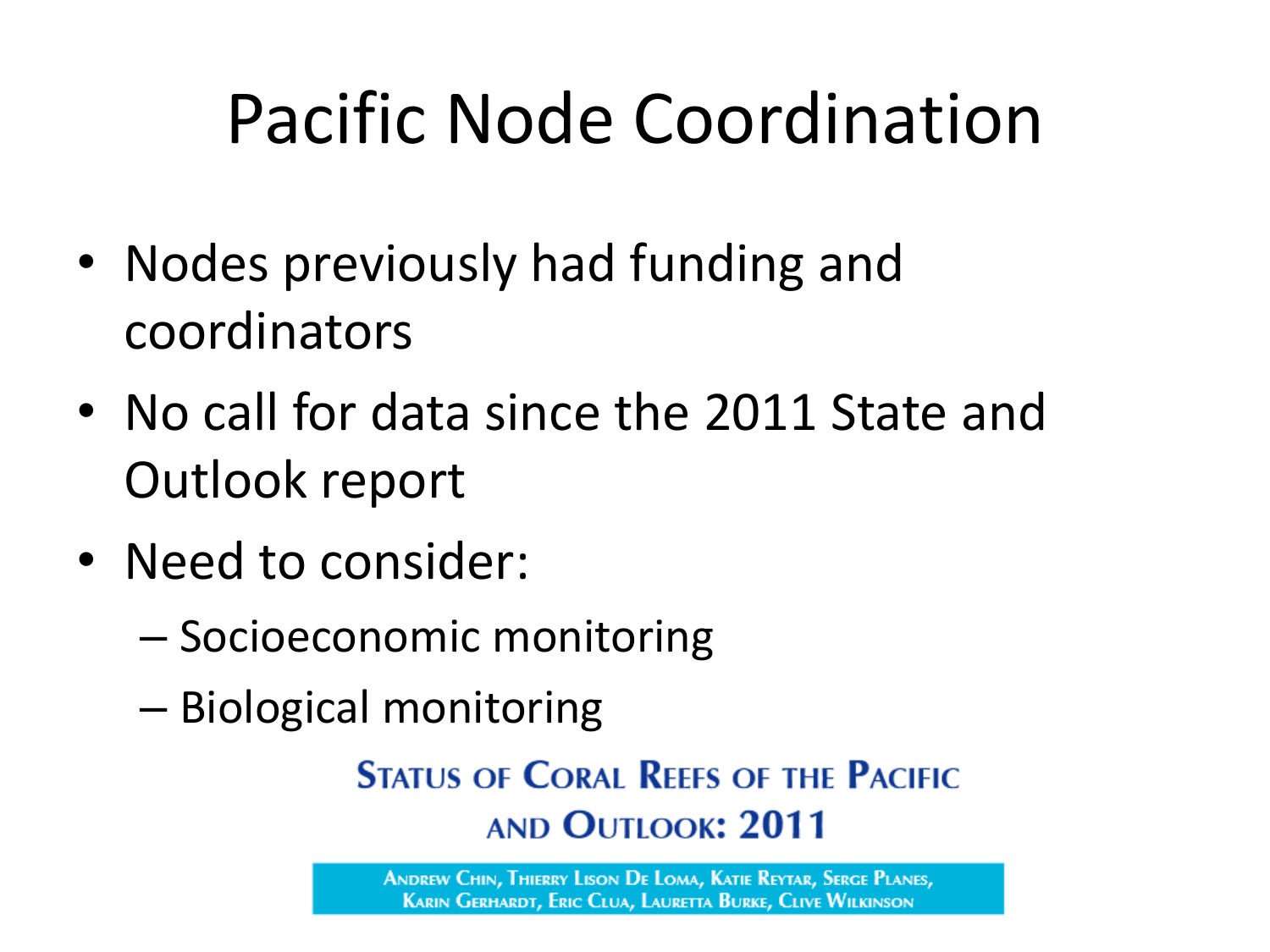Reef monitoring within country GCRMN could / should support

- Varying level/ methods of monitoring nationally by different ministries and partners
	- Fisheries
	- Environment
	- NGOs
	- Research
- Collate for, SOE, report cards, MEAs (CBD)